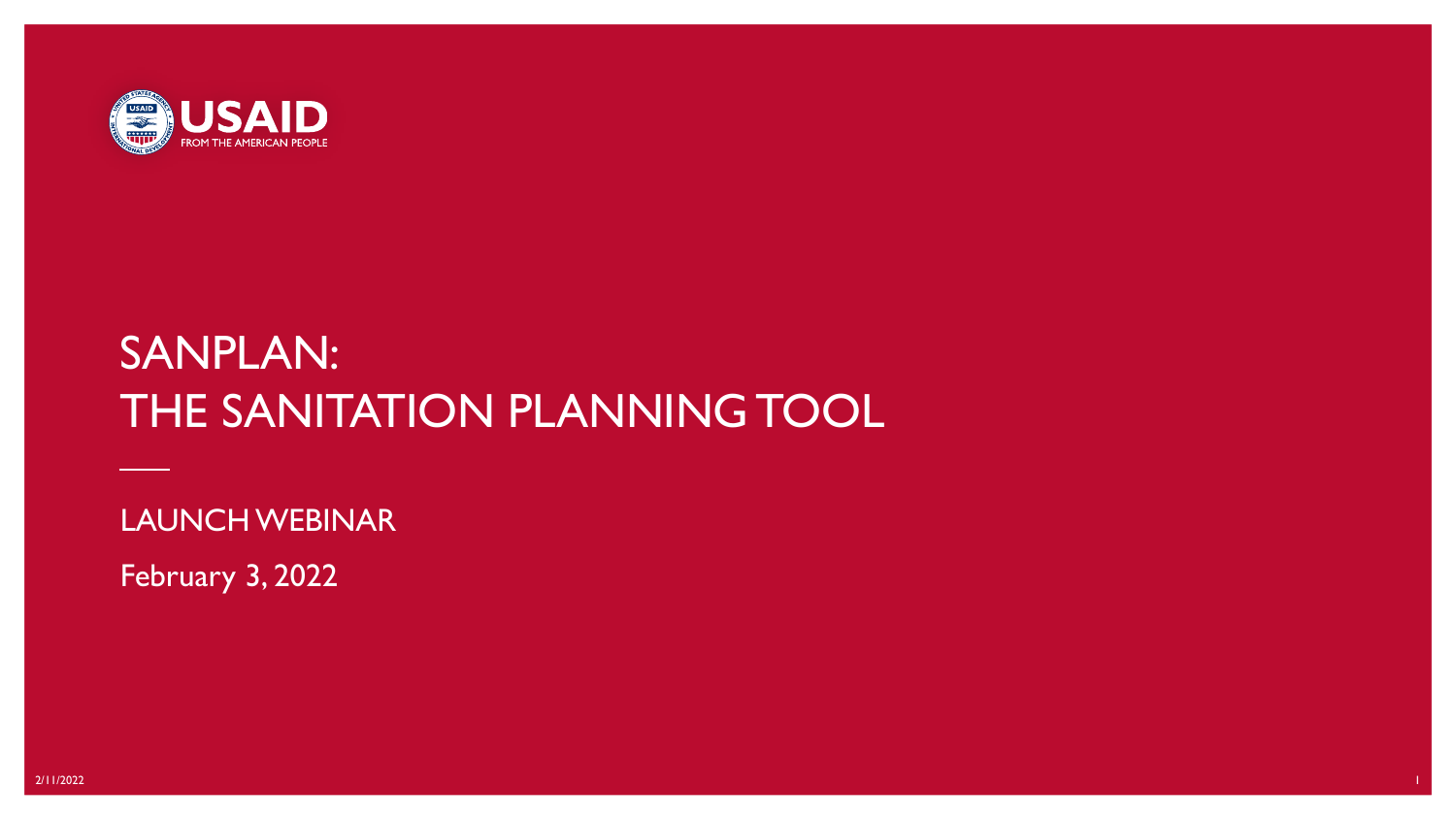## **Background**

#### WASHPaLS CLTS Performance Envelope (PE)

• The PE work found that context does matter for CLTS program success and sustainability but that highly-localized situational analyses are still necessary (no one size fits all!)

#### Rethinking Rural Sanitation Guidance (RRSG)

- The RRSG is comprehensive set of resources on how to design, cost and implement programs for rural sanitation, authored by WaterAid, UNICEF and Plan International (published in 2019).
- As a step in the RRSG, followers categorize their community into a typology: rural remote, rural on-road, or rural mixed to help determine an appropriate intervention.
	- Categorizing community by community could require significant primary data collection.

How might we leverage existing datasets for analysis at-scale?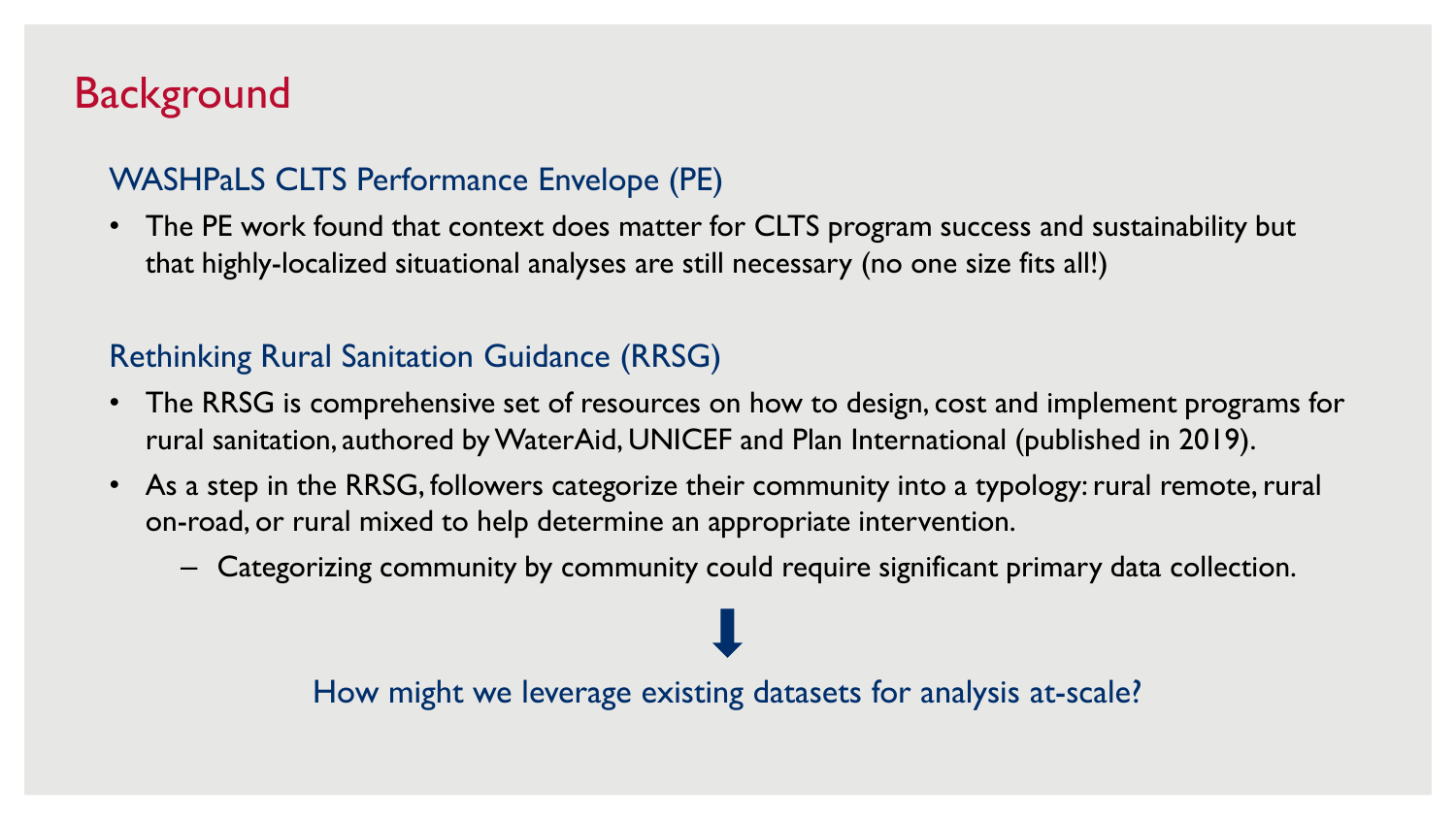## Enter SanPlan: The Sanitation Planning Tool

- SanPlan gives sanitation practitioners the power to make decisions about their programs by allowing them to explore **highly-localized, contextual, spatial data without GIS expertise**.
- SanPlan includes a unique, multi-country map layer to designate all areas within a country into 1 of 4 typologies indicating accessibility and remoteness (aligned with Rethinking Rural Sanitation Guidance).
	- Rural remote
	- Rural on-road
	- Rural mixed
	- Urban

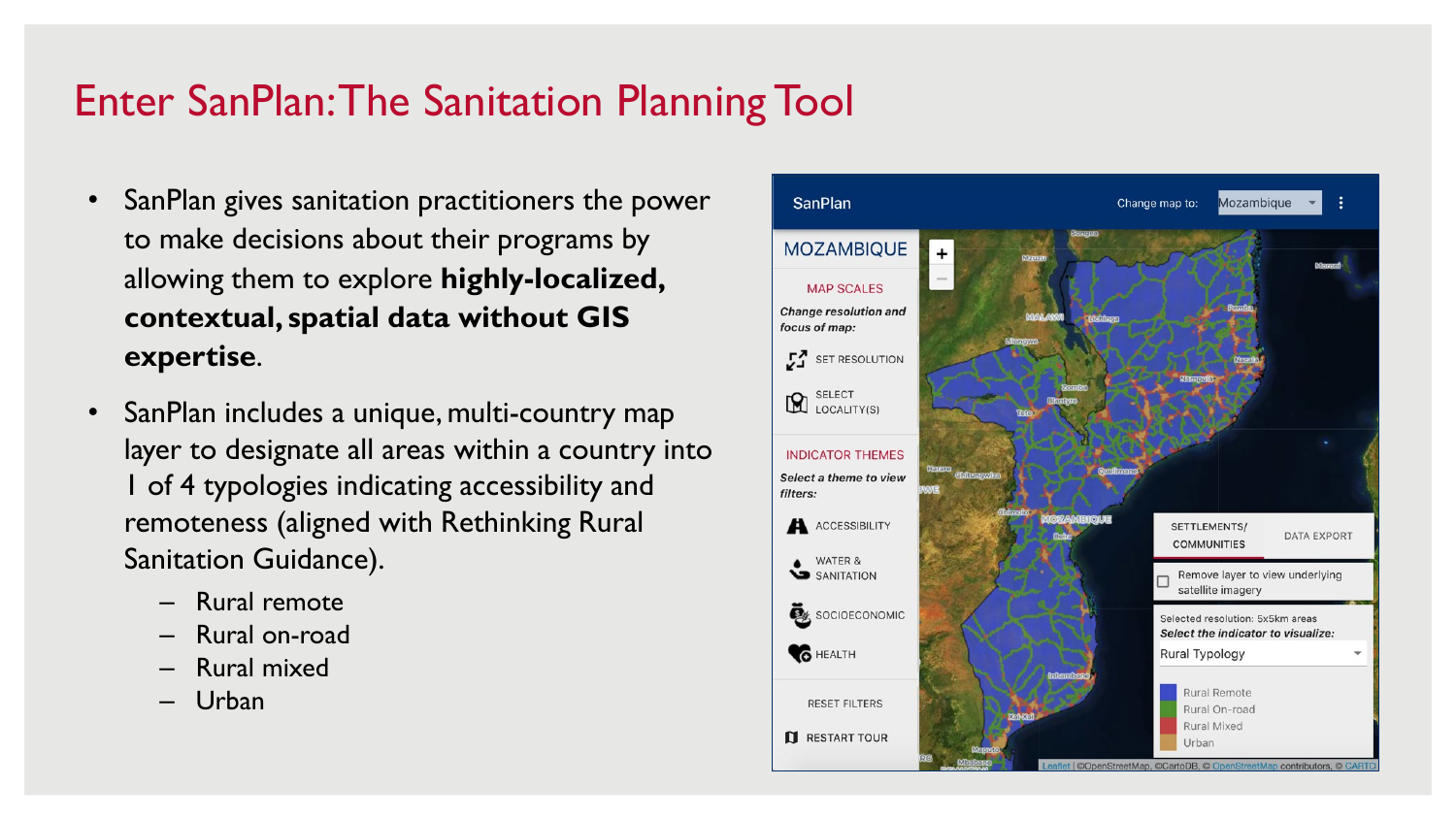# SanPlan aligns contextual datasets and allows for multi-variable location targeting.

Users can explore the following datasets down to the 5km pixel-level:

- Rural typology
- Accessibility Accessibility Travel time to cities
- Distance to roadways
- Distance to towns
- Population practicing open defecation Reliance on unimproved sanitation Reliance on unimproved water WASH
- Population estimate Socio
- Men's/women's educational attainment
- Annual diarrhea incidence in children <5 Under 5 mortality Health
	- Predicted annual cholera incidence

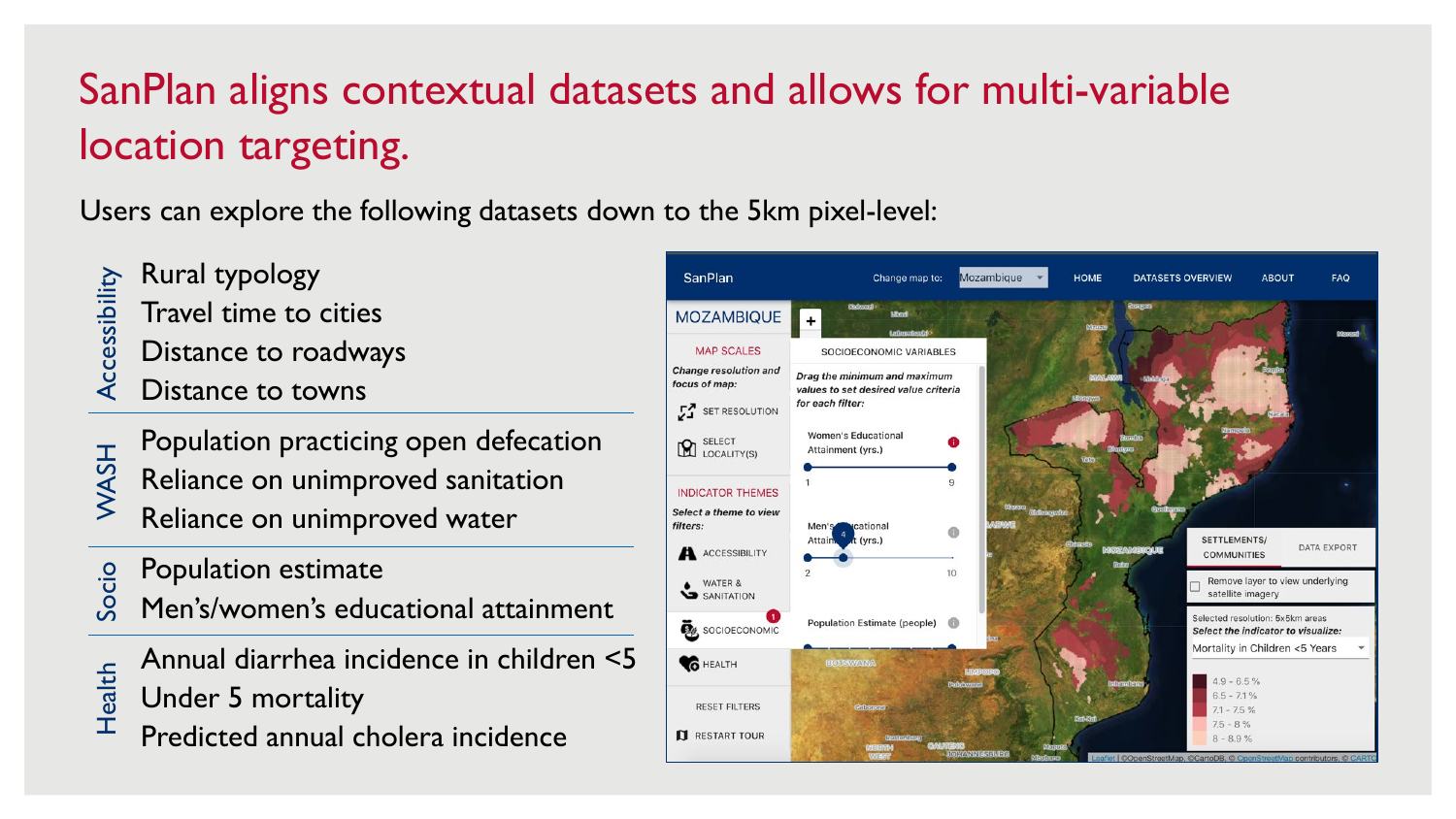## SanPlan has five primary analysis features.



**1km Rural Typology Classification** 

*Areas categorized as urban, rural mixed, onroad, & remote*



**5km area pixel level contextual analysis** 

*Multi-variable filtering with user-inputted criteria*

**Administrativelevel contextual analysis**

*Multi-variable filtering with user-inputted criteria*



**User-added community situating** 

*Visualize project communities and extract data at locations*



**Estimated settlement mapping (Beta)**

*Locate and extract data for probable community boundaries*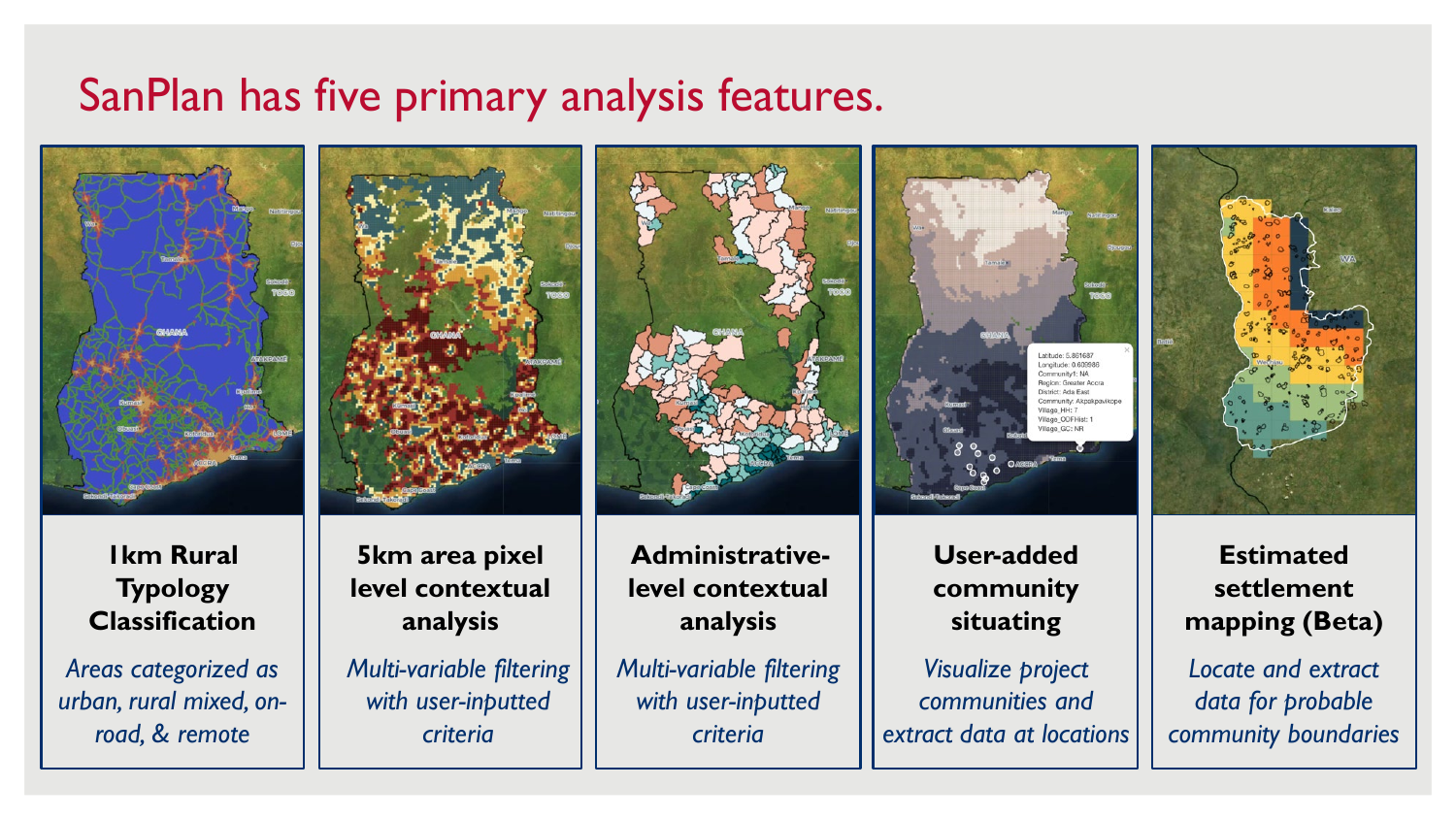## Use Case: Facilitating Rethinking Rural Sanitation Guidance with local government staff

Sokha Mok | Program Manager,WaterAid Cambodia

#### **Sokha's role:**

- Working with systems strengthening at the provincial- and district-levels
- Improve coordination and programming of local governments (planning and monitoring of ODF commitments and progress)

#### **Use case preface:**

- WaterAid, a co-author of the RRSG, is using the guidance while working with local governments to roll out rural sanitation programs.
- WaterAid is now rolling out projects in, Niger, Rwanda, Cambodia, and Nigeria, working with local governments to survey each community (via mWater) to calculate the appropriate rural typology.
- They use the rural typology information, along with information on challenging contexts (e.g. flood burden) and sanitation access in their decision-making process.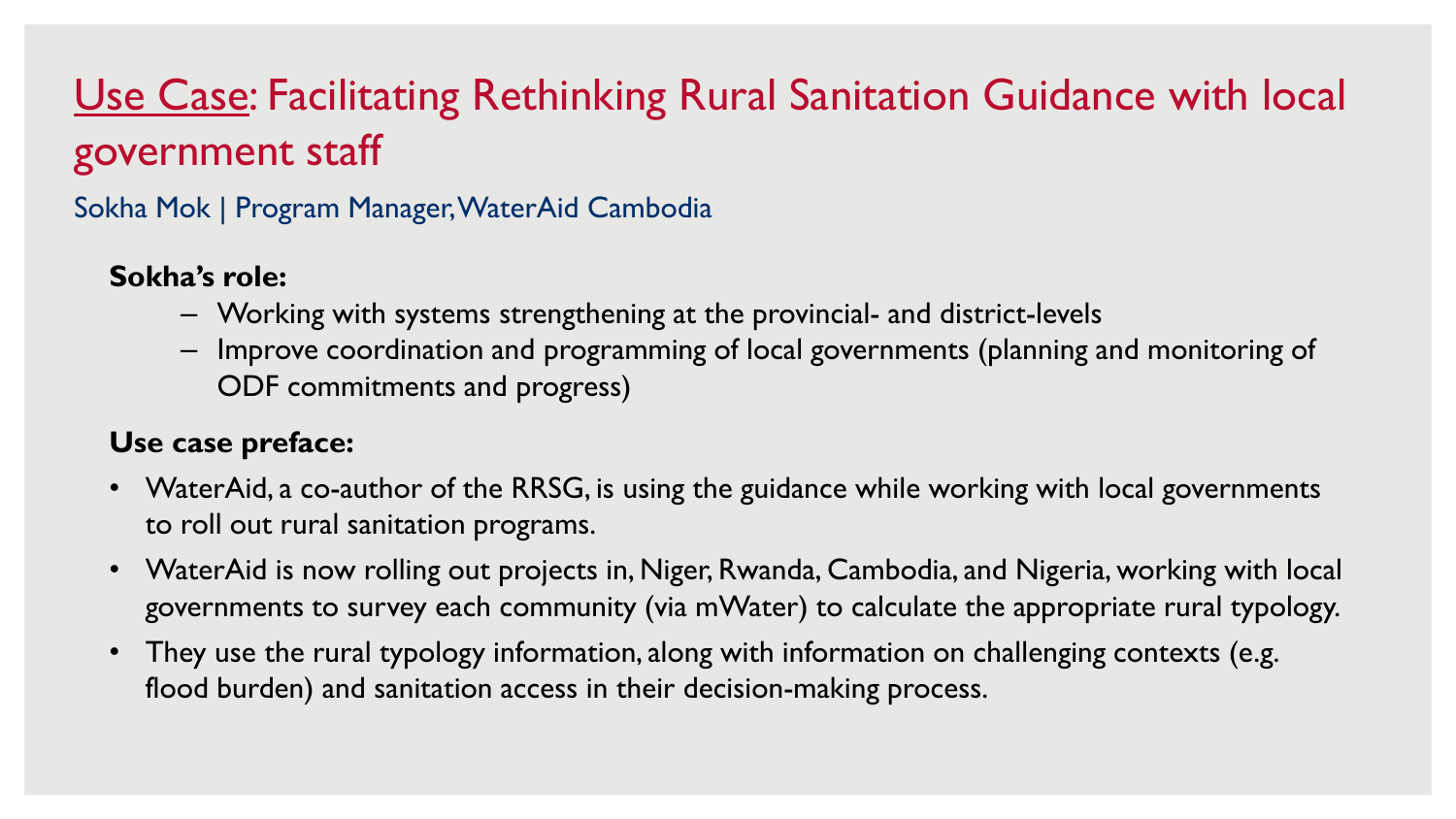# Use Case: Formative assessment for funder's RFP

Nicole Helme | Senior Monitoring, Evaluation & Learning Specialist, Global Communities

#### **Nicole's role:**

- Providing monitoring & evaluation technical assistance to the WASH portfolio of projects
- Helping the team make data-driven decisions
- Formative assessments at the outset of programming to inform activities and approaches

#### **Use case preface:**

- Global Communities is preparing a technical response for a new grant aiming to improve WASH access in Ghana
- RFP priorities:
	- The geographic scope should include the USAID/Feed the Future zone of influence (17 districts in 4 regions)
	- Interventions should target poor, densely populated areas with growing populations
- Global Communities also prioritizes areas with high need:
	- Low levels of sanitation access and use
	- Low levels of safe drinking water access